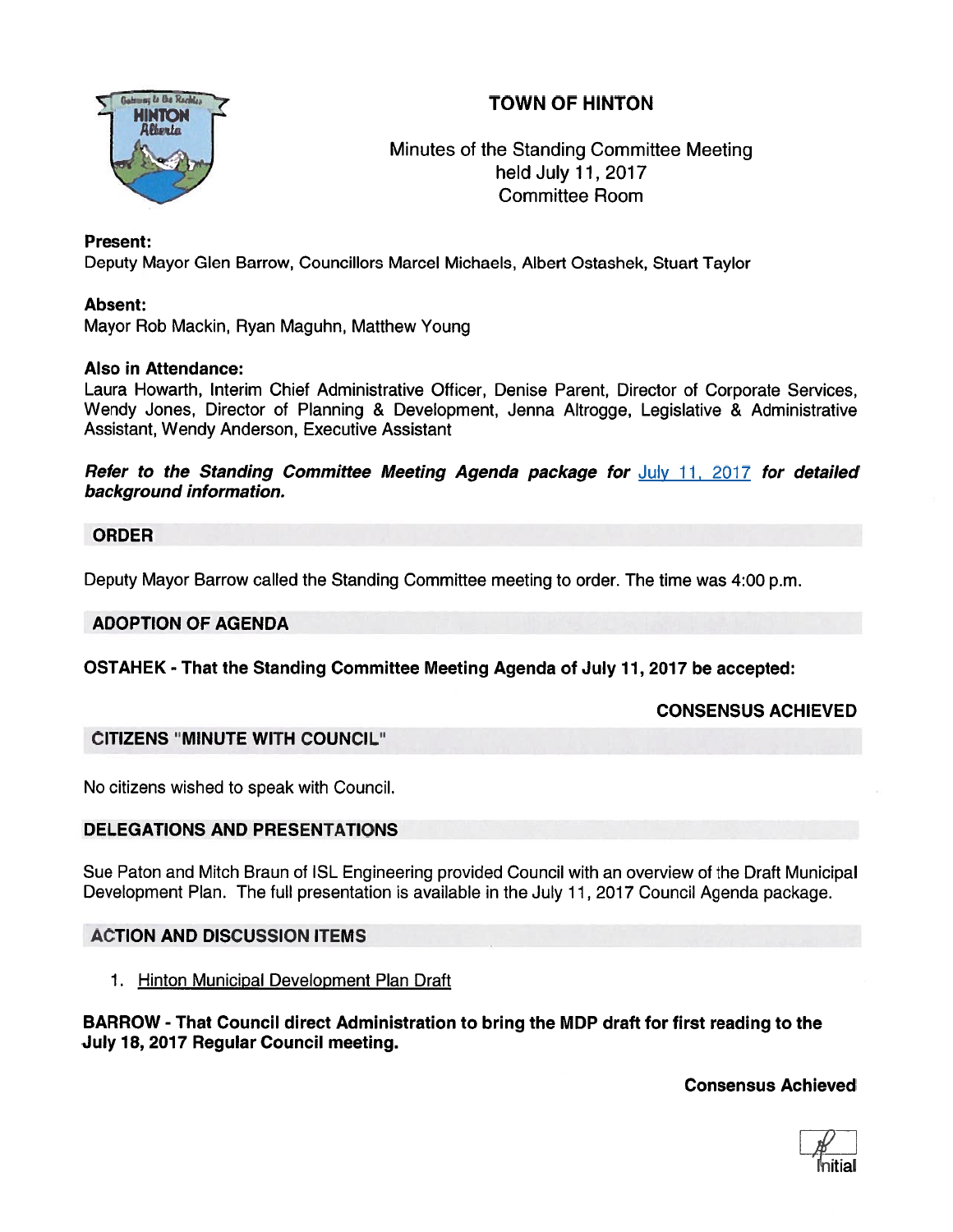# ADDITIONAL INFORMATION

- 1. Urgent Matters from Council
- 2. Chief Administrative Officer Status Report

TAYLOR - That Council direct Administration to bring the Automated Traffic Enforcement stop sign enforcement back to the next Regular Council meeting.

Consensus Achieved

Consensus Achieved

MICHAELS — That Council direct Administration to repor<sup>t</sup> on Automated Traffic Enforcement no less than four times per year to include the previous three months of stats.

3. Executive Assistant Logistics Information

MOVE IN CAMERA

TAYLOR - That the Standing Committee meeting move in camera.

CARRIED

The time was 7:00 p.m.

discussion.

# 3. FOIP Regulation Information

BARROW -That Council direct Administration to bring this back to the July 18, 2017 Regular Council meeting.

MICHAELS — That Council direct Administration to bring the 2017 Council Remuneration

TAYLOR - That Council direct Administration to look at FOIP order 201 5-03 and see if this applies to the release of the financial schedule for the Global Traffic Group agreement.

MICHAELS — to bring back the Purchasing Policy to <sup>a</sup> September Standing Committee for

Review back to the August 8, 2017 Standing Committee and bring back <sup>a</sup> mayoral option.

Consensus Achieved

Consensus Achieved

# Town of Hinton Page | 2

APPROVED Standing Committee Meeting Minutes— July 11, 2017

## 2. 2017 Council Remuneration Review

Consensus not achieved

Consensus Achieved